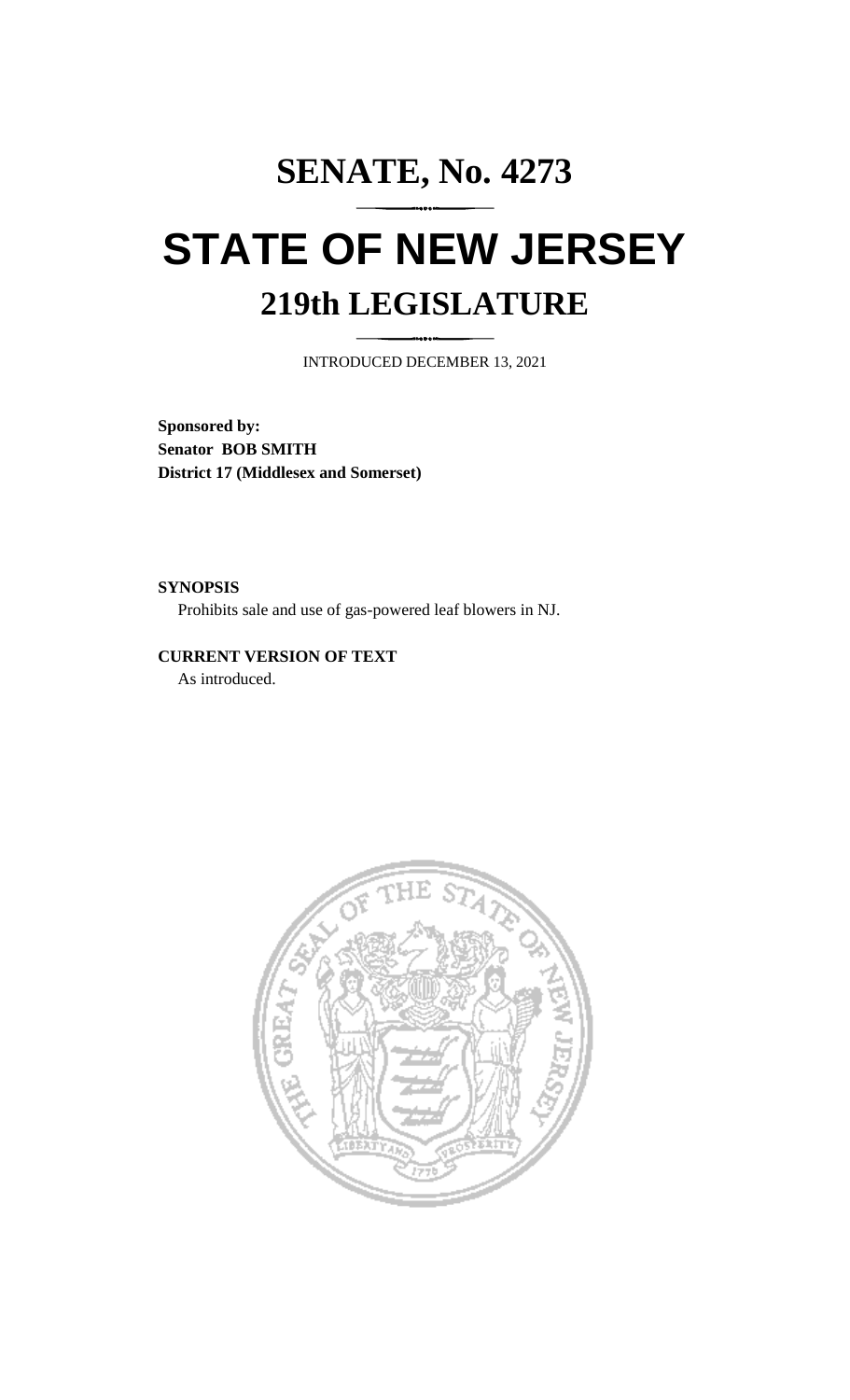**AN ACT** prohibiting the sale and use of gas-powered leaf blowers and supplementing Title 26 of the Revised Statutes. **BE IT ENACTED** *by the Senate and General Assembly of the State of New Jersey:* 1. a. Beginning one year after the effective date of this section, no person shall sell, offer for sale, or distribute within the State a gas-powered leaf blower for use or operation in the State. b. Beginning four years after the effective date of this section, no person shall use or operate a gas-powered leaf blower in the State. c. Any person who violates the provisions of this section shall be subject to a civil penalty of not less than \$500 nor more than \$1,000 for each offense. State and local law enforcement shall have exclusive authority to enforce this section and the penalty imposed shall be collected and enforced by summary proceedings under the "Penalty Enforcement Law of 1999," P.L.1999, c.274 (C.2A:58- 10 et seq.). If the violation is of a continuing nature, each day during which the violation continues shall constitute an additional, separate, and distinct offense. The Superior Court and the municipal court shall have jurisdiction of proceedings for the enforcement of the penalty provided by this section. Any penalty recovered under this section shall be retained by the enforcing government entity. d. As used in this section: "Gas-powered leaf blower" means a leaf blower that has a two- stroke or four-stroke engine and uses gasoline or a gasoline and oil blend as fuel. 2. This act shall take effect immediately. STATEMENT This bill would prohibit, beginning one year after the bill's effective date, the sale or distribution of gas-powered leaf blowers within the State for use or operation in New Jersey. The bill would also prohibit, beginning four years after the bill's effective date, the use of gas-powered leaf blowers within the State. As defined in the bill, "gas-powered leaf blower" means a leaf blower that has a two- stroke or four-stroke engine and uses gasoline or a gasoline and oil blend as fuel. Any person who violates the bill's provisions would be subject to a civil penalty of not less than \$500 nor more than \$1,000 for each offense. In the case of a continuing violation, each day during which the violation continues would constitute an additional, separate, and distinct offense. The bill authorizes State and local